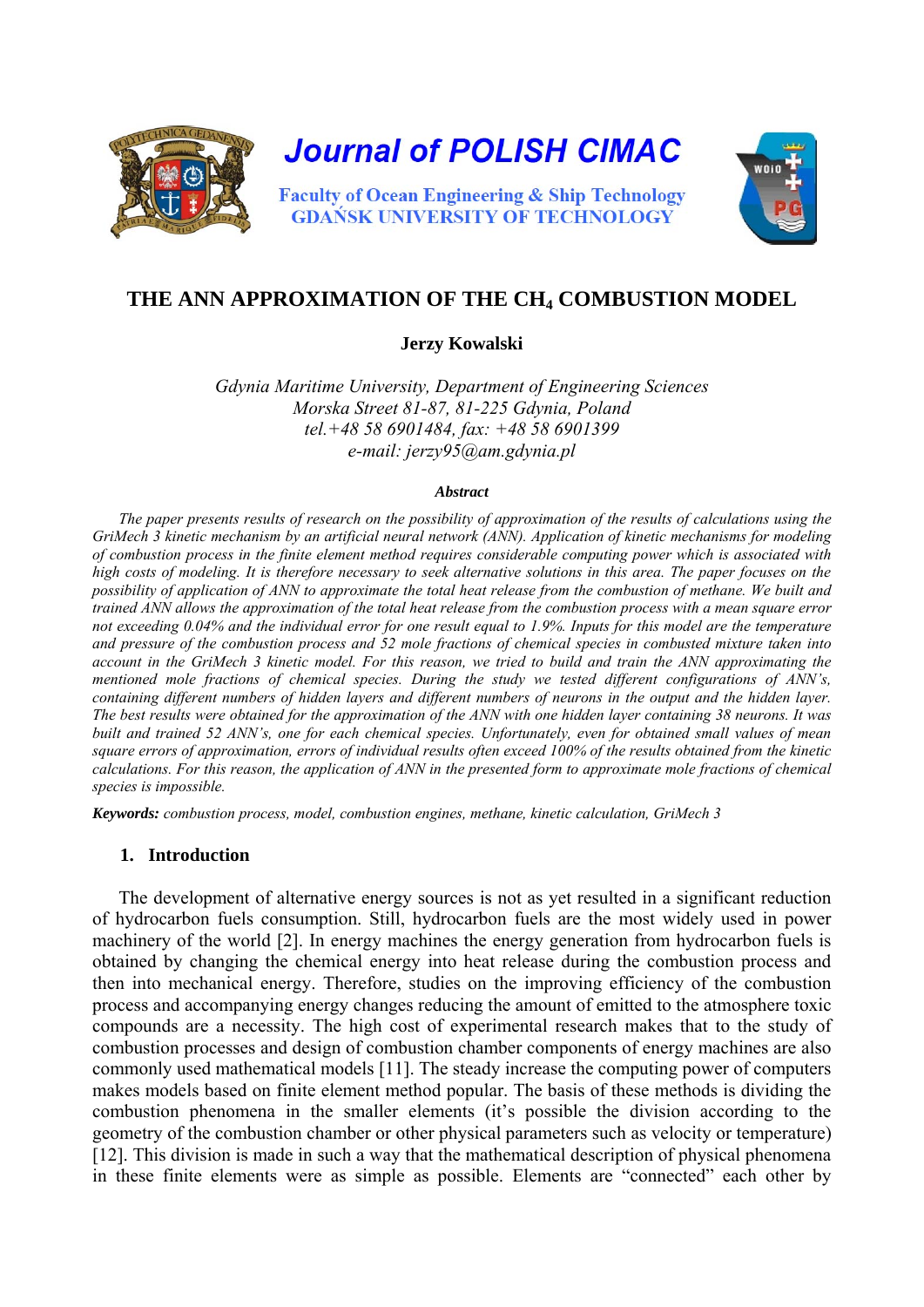boundary equations. This procedure simplifies the analysis and computation of complex phenomena as the combustion process, however, requires considerable high computing power because of the multiplicity of finite elements used (often exceeding hundreds of thousands elements), and the number and complexity of the phenomena taking place simultaneously during the combustion process.

The use of hydrocarbon fuel required to provide it to the energy machine in the liquid or gas form. This process requires a preparatory treatment before combustion the fuel. Preparation is often done directly in the combustion chamber, which is caused by economic considerations and increasing the efficiency of the machine. That is why in the combustion chamber often take place parallel a variety of physical and chemical phenomena. In the case of diesel engine working [\[4\],](#page-6-1) during the process of air compressing in the cylinder with a piston simultaneously take place injection of liquid hydrocarbon fuel into the combustion chamber, its atomization and evaporation, turbulent mixing with air, self-ignition and combustion of the mixture by chemical reactions of oxidation in air. The rate of chemical transformations and their progress depends largely on local concentrations of substrates involved in the combustion process and the local thermodynamic conditions [\[5\]](#page-7-2). Due to the movement of the piston, the process of delivering fuel and progress of considered individual phenomena takes place in a dynamic and heterogeneous conditions in different areas of the combustion chamber. For these reasons, the accuracy of the model of the combustion process depends on number and size of finite elements established to calculations, but also on the accuracy of the description of phenomena occurring in the same elements. In the case of modeling the phenomena associated with turbulent combustion in the combustion chamber of the diesel engine the complexity of the phenomena enforces of the high cost of modeling. So often it is reasonable simplification to the model, depending on the intended purpose and accuracy of modeling.

In work [\[7\]](#page-7-3) author has attempted to model of combustion process of methane based on the GriMech 3 kinetic mechanism [\[1\]](#page-6-2), developed by scientific unit from University of Berkley. Our results appear to be qualitatively consistent with available results of similar studies and the general knowledge about the phenomena occurring in combustion processes. The results of modeling are continuous functions of heat release derived from the fuel combustion, depending on the concentrations of individual chemical species of the combustible mixture, temperature, pressure and time of combustion and mole fractions of established chemical kinetic model. The obtained values of mole fractions, together with the heat release function should be in the next stage used to determine individual energy balances in all finite elements of the combustion phenomena to modeling the instantaneous energy states of different areas of the engine cylinder or other combustion chamber [\[6\]](#page-7-4). The complexity of the calculations carried out, however, difficult to use even such a simple model for finite element calculations. For this reason, author tried made approximations of obtained results using the artificial neural network (ANN). During the preparation of approximation author made assumption that properly trained ANN able to provide correct results for other, similar thermodynamic parameters and calculation of individual weights of the network requires significantly less computing power than the algorithm based on the kinetic model of combustion.

The paper presents the results of approximation of the GriMech 3 modeling results of the methane combustion process using the ANN. The calculation results are presented for different mole fractions of fuel and oxidizer in the combusted mixture, different humidity of air and different pressure and temperature of combustion.

### **2. The selection of ANN parameters**

The data used to approximate the relationship between the mole fractions of chemical species and the heat release from the combustion process of methane in humidity air have been determined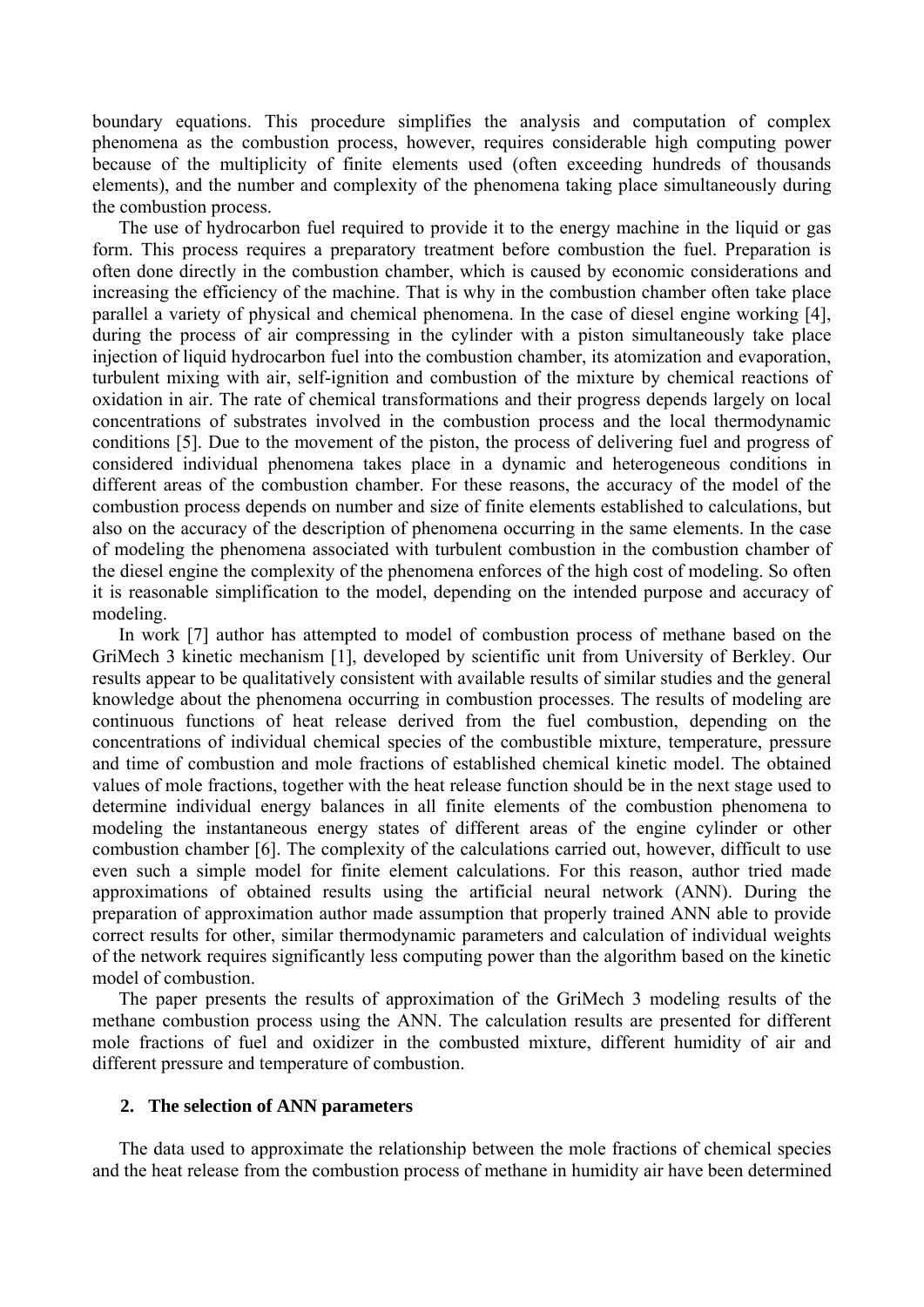on the basis of calculations based on the GriMech 3 kinetic mechanism. Calculations were performed for selected values of temperature and pressure of the combustion process and selected mole fractions of methane and air. The calculations are made for all possible configurations of parameters given in Table 1.

| Parameter                       | Value                              | Jnit                |
|---------------------------------|------------------------------------|---------------------|
| Pressure <i>p</i>               | 2, 3, 4, 5                         | MPa                 |
| Temperature $T$                 | 1100, 1600, 2100, 2600, 3100, 3600 |                     |
| Air humidity $X$                | 4,5; 10; 20; 30                    | $g_{H2O}/kg$ of air |
| Air-fuel excess ratio $\lambda$ | 0,8; 1; 2,5                        |                     |
| Time interval $\Delta t$        | $1.5 \times 10^{-5}$               |                     |

*Tab. 1. Parameters used to kinetic calculations according to GriMech 3 mechanism* 

The obtained calculation results include a total of 432,000 data sets. Each data set contains the input data in the form of 52 mole fractions of chemical species adopted in the GriMech 3 kinetic mechanism and temperature and pressure of combustion process as well as output in the form of 52 mole fractions of combustion products and the total heat release from the CH<sub>4</sub> combustion after *Δt* time. The course and results of calculations are presented in the work [\[7\]](#page-7-3).

Obtained results of calculations have been modified in such a way that removed all of data sets, which are duplicate. The reason for this approach is the need to avoid false ANN training in case of repeated administration to train the same data sets [\[9\]](#page-7-5). After presented modification process data sets received 232,222 cases, which were used to ANN's training. The training process allow approximate of the results obtained by calculation based on GriMech 3 kinetic mechanism of combustion.

Approximation of functions, describing the amount of total heat release from combustion processes and functions of changes of mole fractions of chemical species depending on the conditions of the combustion process is classified as regression problem [\[9\].](#page-7-5) To address these issues are usually used perceptron neural networks or radial basis neural networks. The use of both of networks has been tested by the author at [\[8\]](#page-7-6) work. Results of work permitted to formulate conclusions that would allow to select the perceptron neural network for further research. Perceptron neural network, which structure is presented in Figure 1, consists of input layer, hidden layer or layers and output layer.



*Fig. 1. The scheme of ANN*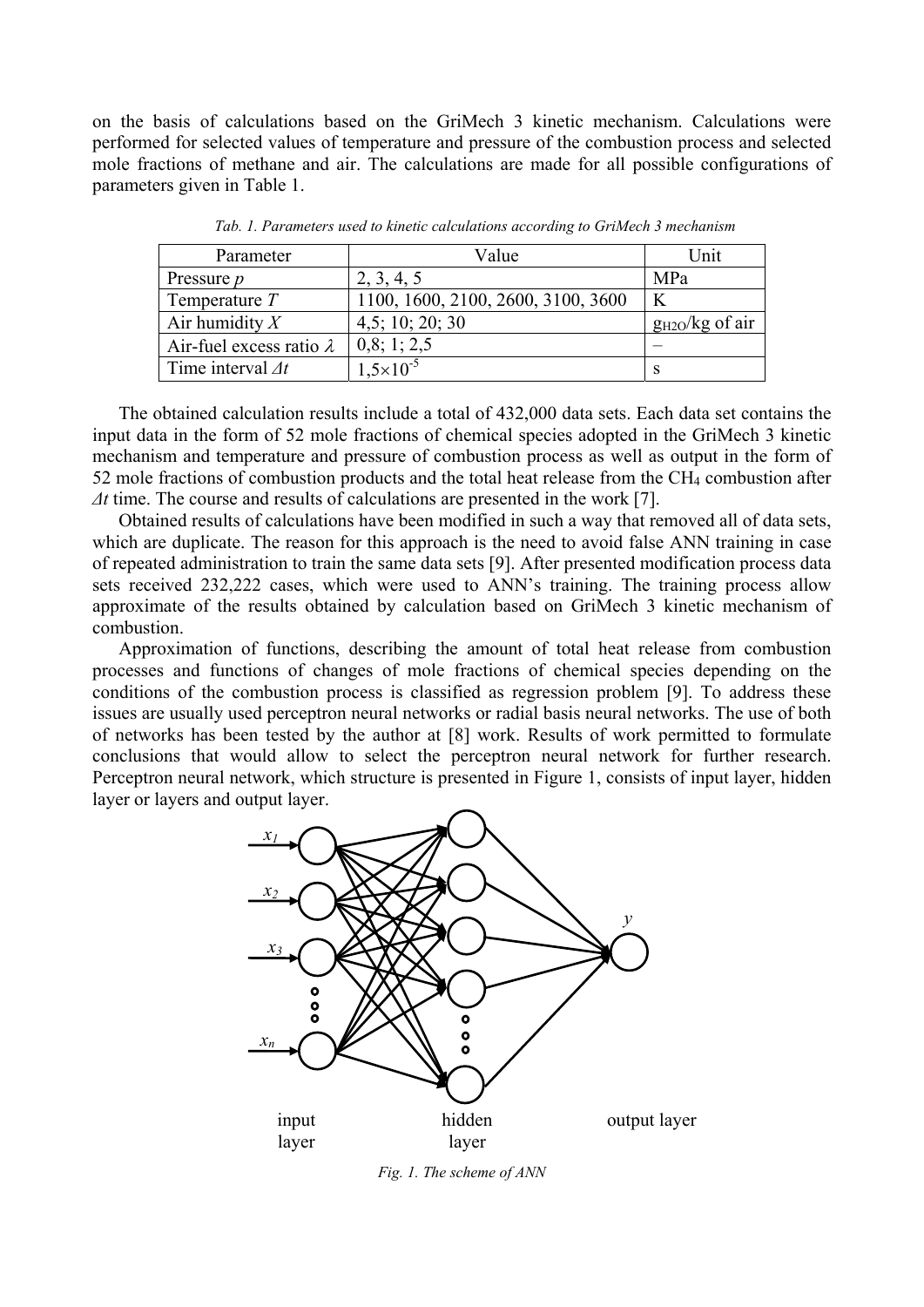The input and output layer consists of neurons, one for each input and output parameter of the approximated model. Hidden layers can include any number of neurons. Each of the neurons in the network converts input signals by summing them using the weight factors according to the following dependency:

$$
y = f\left(\sum_{i=1}^{n} w_i x_i\right),\tag{1}
$$

were:

 $f$  – the nonlinear function, named activation function,

 $x$  – the input signal,

*w –* the weight of the input signal,

 $n$  – the number of the input signal,

 $y$  – the output signal.

The ANN training rely on matching weights of input signals so as to achieve the intended output signal or signals. The study used data from the GriMech 3 kinetic calculations, standardized to the values in the range from -1 to 1. To ANN training process 60% of randomly selected data sets were used as training data, 20% as a validation data and the remaining 20% as test data. The present study included the building, training and testing of ANN's to allow for the designation of 52 mole fractions of chemical species and the total heat release derived from CH4 combustion process after *Δt* time. All trained ANN's consists of 54 neurons in the input layer, corresponding to 52 initial mole fractions of chemical species and temperature and pressure of the combustion process, neurons in the output layer corresponding to the output signals and from 15 to 60 neurons in the hidden layer. During the study the following configurations of ANN's were tested:

 $-$  a neural network with one output for the total heat release from  $CH_4$  combustion process;

– a neural network with 52 outputs for each mole fractions of combustion products and one hidden layer;

– a neural network with 52 outputs for each mole fractions of combustion products and two hidden layers;

– 52 neural networks with one output for each mole fraction of combustion product and 38 neurons in one hidden layer.

To ANN training the Broyden-Fletcher-Goldfarb-Shanno (BFGS) method of back propagation weights setting was used, as one of the fastest quasi-Newton methods of ANN training [\[3\],](#page-6-3) [\[10\].](#page-7-7) As the activation function we applied the logistic function for all hidden layers of ANN's and a linear function for the output layers to all ANN's approximating the mole fractions of chemical products of combustion and hyperbolic tangent function for the output layer network approximating the total heat release from the  $CH<sub>4</sub>$  combustion process. The calculations are made using the Matlab software with Neural Network Toolbox on the Galera server in The Academic Computer Centre in Gdańsk.

### **3. Results of approximation**

During the training all configurations of ANN's, after a random distribution of data sets on training, testing and validation sets, input data were made available to input neurons. Random adopted weights of neurons allow to calculate the summarize heat release from all considered in the GriMech 3 kinetic mechanism chemical reactions or mole fractions of chemical species. Values of mentioned parameters were compared with the appropriate output values of heat an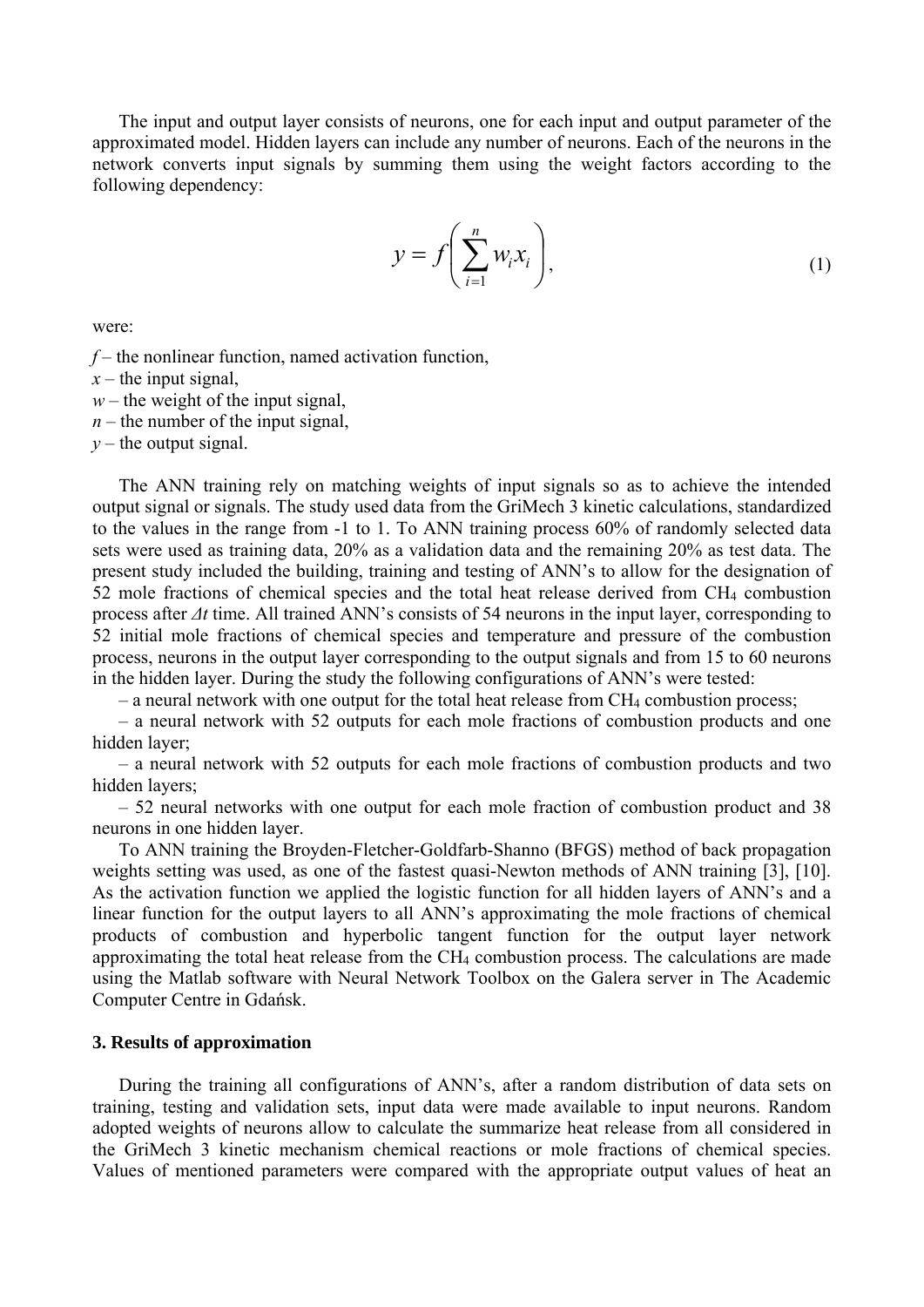mole fractions, obtained from the kinetic calculations. After administration of all training data errors of approximation was calculated. Errors were input data to algorithm of modifying weights of all neurons in ANN in accordance with the BFGS back propagation method of training. All presented steps of training named one epoch. After this we start the next epoch of ANN's training by random redistribution of data set, and re-modification of neurons' weights until a satisfactory accuracy with the validation data. In all cases the number of training epochs not exceeded 200.

#### 3.1 Sum of heat release from combustion process

As mentioned earlier, the approximation of sum of heat release from fuel combustion was used perceptron network with 54 neurons in the input layer, corresponding to 52 values of mole fractions of al considered in GriMech 3 kinetic mechanism chemical species, temperature and pressure of the combustion process, and one neuron in output layer corresponding to the total heat release from all chemical reactions. During the training process we considered ANN's containing from 15 to 60 neurons in one hidden layer.

Figure 2 shows a comparison of the results of calculations of total heat release from the combustion process using nine ANN's with the smallest mean square error as a function of total heat release calculated by kinetic calculations (x-axis) for the test data. The names of the ANN's derived from the number of neurons of sequentially the input layer, the hidden and the output layer.



*Fig. 2. The best ANN approximations of the kinetic calculations of the total heat release for all considered parameters of the combustion process* 

According to the results presented on figure 2, the biggest differences between the results obtained from each ANN's and results from kinetic calculations were obtained for the negative heat release. The negative heat release from the combustion process means, that the fuel oxidation process is endothermic. That process is possible for low thermodynamic data of fuel dissociation.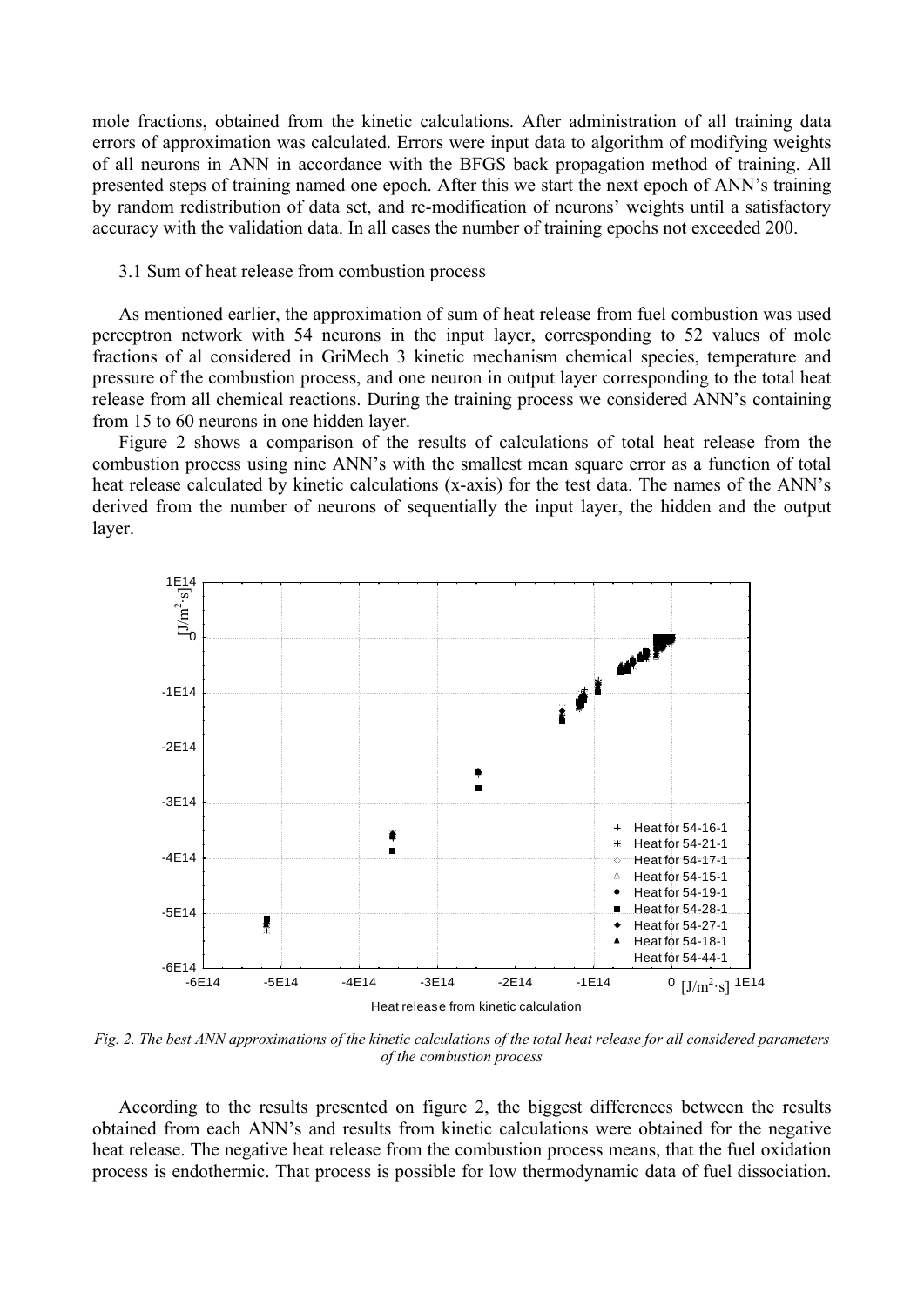It should be noted that the results of the negative values of heat release do not exceed 35% of all test results. With the increase in temperature the combustion process became exothermic and the differences in results between different networks was minimal. Smallest mean square error was obtained for networks with 19 neurons in hidden layer (named 54-19-1). It not exceed of 0.04% for test data and 0.02% for the validation data. Such low values of errors were made possible because of the large amount of data available and low number of training epochs. The maximum error for a single result was 1.9% ant it was in endothermic area of the combustion process.

#### 3.2 Mole fractions of chemical species

Using ANN approximation of heat release from one finite element is only possible when we know changes of mole fractions of all considered in established kinetic mechanism chemical species during the combustion process. During the initial phase of the ANN training for approximation of mole fraction we tried to properly train a single network with 52 output neurons, one for each chemical species. In the course of the calculations, however, failed to obtain satisfactory results for both the application; ANN with one and two hidden layers. For this reason it was decided to training separate 52 ANN's, having in each case, one neuron output for each chemical compound. The best results with minimum approximation error we obtained for ANN's with 38 neurons in hidden layer.

According to mentioned situation we obtained 52 networks, trained for all considered mole fractions of chemical species after *Δt* time of the combustion process. All trained networks consist of 54 neurons in the input layer, 38 neurons in the hidden layer and one neuron in the output layer. Figure 3 shows sample results of calculations of the mole fractions of nitric oxide as a function of mole fraction of this chemical species approximated by obtained ANN. According to the presented relation there is a linear relationship between the obtained results. The mean square error for the network was  $3 \cdot 10^{-4}$ % for both test and validation data. The maximum error for a single result was 1.6%.



*Fig. 3. Mole fractions of nitric oxide calculated by GriMech 3 mechanism and approximated by 54–38–1 ANN*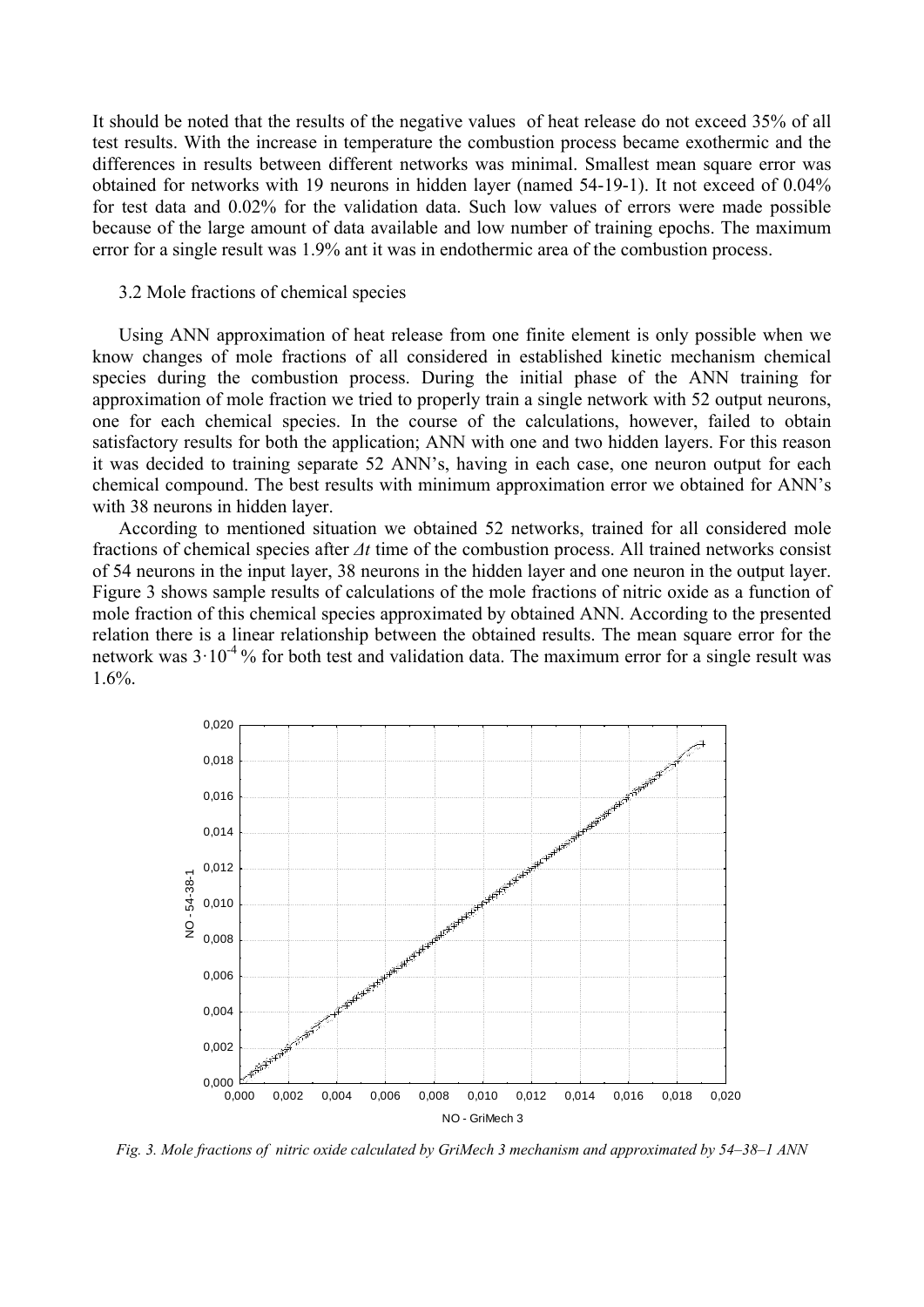Similar results we were also obtain for the remaining 51 considered chemical species. In any case, the mean square error of approximated by trained ANN mole fractions did not exceed a value of  $1 \cdot 10^{-2}$ %, but the maximum error for a single value of the mole fractions of 43 chemical species excess even more than 100% of the value of mole fractions calculated by the GriMech 3 kinetic mechanism of the combustion process. Please note that the calculated mole fractions of chemical species are products of the combustion process in a finite element. For modeling the combustion process in engine cylinder, which the dynamic changes in pressure and temperature, it is necessary to use the calculated mole fractions, as input for modeling the subsequent phases of the combustion process until the end of the work cycle of diesel engine. Such a model creates the possibility of a geometric rise of the calculation error of mole fractions. Due to the fact that these mole fractions are also input data to the model of heat release from the combustion process in one finite element, these errors also affect the value of the output from this model. For this reason it is necessary to adopt a conclusion that the obtained approximation errors of mole fraction values of chemical species in relation to the calculated values taken from the kinetic mechanism calculation, despite the small mean square errors, have individual values errors too large. Obtained individual error results for mole fractions of 43 chemical species are too large and disqualify the application of ANN in their current form for modeling the combustion process.

## **4. Conclusions**

The presented work was to apply the ANN to approximate functions of the total heat release from the combustion process and mole fractions of CH4 combustion products, calculated using the GriMech 3 kinetic mechanism. During the research work we were built and train several ANN's configurations, differing in the number of neurons in the hidden and the output layer and the number of hidden layers. The result of this study was to obtain an ANN, allowing approximation of total heat release obtained from the combustion process with a mean square error not exceeding 0.04%, and with a maximum error 1.9%. The inputs to this model are temperature and pressure of the combustion process and 52 mole fractions of chemical species, considered in mentioned GriMech 3 kinetic mechanism. For this reason, we tried to set up and train an ANN, which allows approximation of mole fractions of these chemical species. As work progresses, however, failed to obtain a satisfactory ANN, allowing to obtain reliable results, enabling the use of ANN's in prace of modeling. Despite the small value of the mean square error, the errors of individual results often exceed 100% of the value obtained from the kinetic calculations. For this reason, it is necessary to conduct further investigations in order to seek an alternative methods of calculating of mole fractions of chemical species, enabling the reduction the cost of modeling in relation to the kinetic calculations.

Acknowledgements:

Calculations performed on computers in The Academic Computer Centre in Gdańsk.

# <span id="page-6-2"></span><span id="page-6-0"></span>**References**

- [1] Bowman, C. T, at all., *http://www.me.berkeley.edu/gri\_mech/*
- [2] Demirbas, A., *Biodiesel a realistic fuel alternative for diesel engines*, Springer-Verlag, 2008.
- <span id="page-6-3"></span>[3] Ghobadian, B., Rahimi, H., Nikbakht, A. M., Najafi, G., Yusaf, T. F., *Diesel engine performance and exhaust emission analysis using waste cooking biodiesel fuel with an artificial neural network*, Renewable Energy, Vol. 34, Elsevier Science Inc, 2009.
- <span id="page-6-1"></span>[4] Heywood, J. B., *Internal Combustion Engine Fundamentals*, McGraw-Hill, 1988.